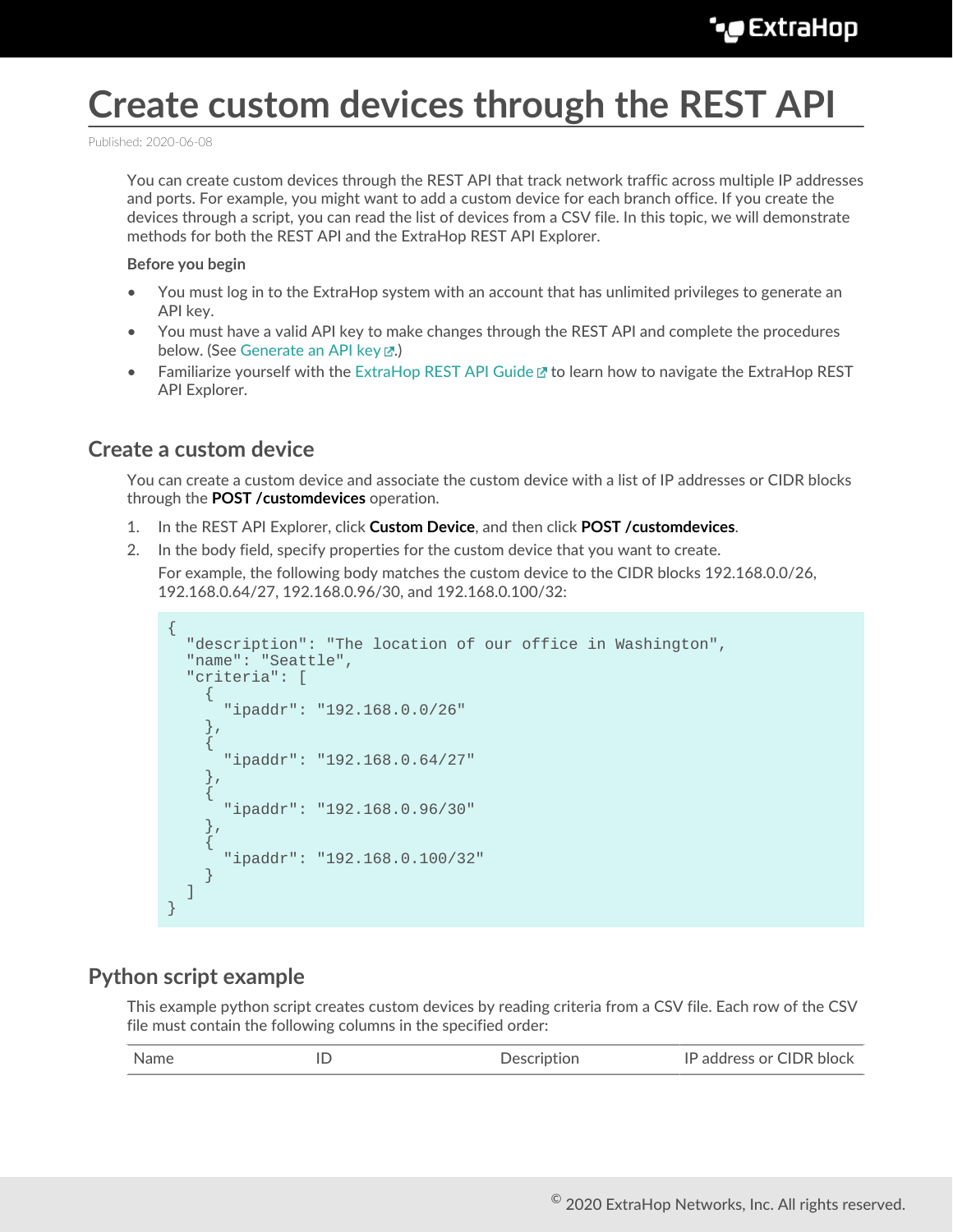

**Note:** The script does not accept a header row in the CSV file. There is no limit to the number of columns in the table; each column after the first four specifies an additional IP address for the device. The first four columns are required for each row.

For example, the following CSV list contains criteria for offices in France, Holland, and California:

```
France,francehq,The location of our office in
 France,192.168.0.103,192.168.0.105,192.168.0.101
Holland,hollandhq,The location of our office in Holland,192.168.0.102
California,californiahq,The location of our office in
  California,192.168.0.104,192.168.0.103
```
The script includes the following configuration variables that you must replace with information from your environment:

- **HOST:** The IP address or hostname of the Discover appliance
- **APIKEY:** The API key
- **CSV\_FILE:** The path of the CSV file relative to the location of the script file

```
#!/usr/bin/python3
import json
import http.client
import csv
import os.path
HOST = 'extrahop.example.com'
APIKEY = '123456789abcdefghijklmnop'
CSV_FILE = 'device_list.csv'
headers = {'Content-Type': 'application/json',
            'Accept': 'application/json',
           'Authorization': 'ExtraHop apikey=%s' % APIKEY}
def readCSV():
     devices = []
     with open(CSV_FILE, 'rt', encoding='ascii') as f:
        reader = csv.reader(f) for row in reader:
            device = \{\}ips = []device['name'] = row.pop(0) device['extrahop_id'] = row.pop(0)
             device['description'] = row.pop(0)
             for ip in row:
                 ips.append({"ipaddr": ip})
             device['criteria'] = ips
             devices.append(device)
     return devices
def createDevice(device):
     conn = http.client.HTTPSConnection(HOST)
    conn.request('POST', '/api/v1/customdevices', body=json.dumps(device),
 headers=headers)
     resp = conn.getresponse()
     if resp.status != 201:
        print ("Could not create device: " + device['name'])
       print (" " + json.loads(resp.read())['error message'])
     else:
         print ("Created custom device: " + device['name'])
         device_id = os.path.basename(resp.getheader('location'))
```